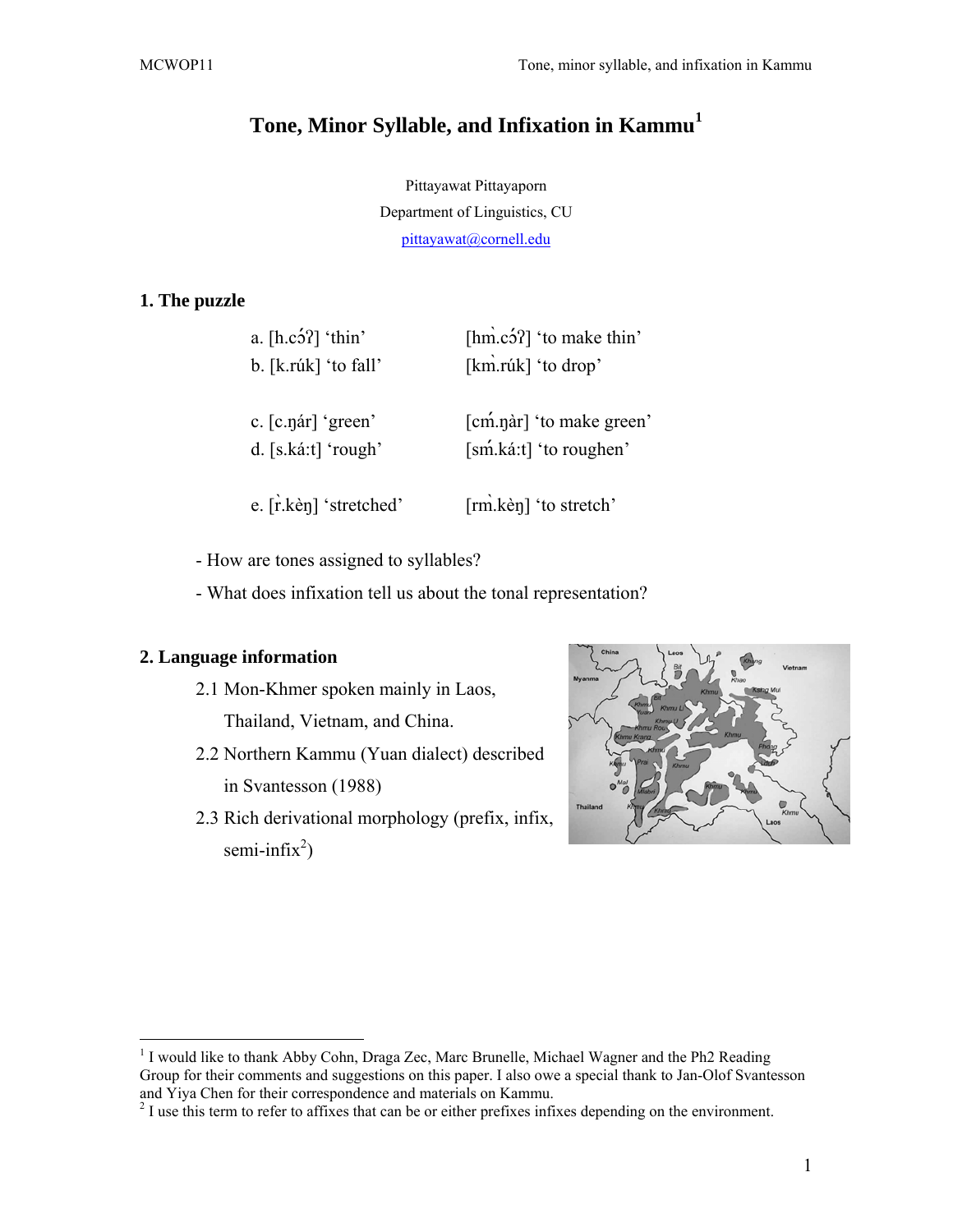#### **3. Basic phonotactics**

3.1 Roots are either monosyllabic or **sesquisyllabic** (syllable and a half)

(Matisoff 1973).





- Major syllable = the stress second syllable (exactly two moras)

## 3.2 Constraints on word shapes

3.2.1 **Maximality:** A phonological word must be exactly an iambic foot.

(PWORD = FOOT; ALIGN(PHEAD, R; PWORD, R)

3.2.2 **Bimoraic requirement:** A stressed syllable must be bimoraic

 $(PHEAD = \mu\mu)$ 

3.2.3 **Obligatory onset:** A syllable must have an onset (ONSET)

## **4. Typology of phonological word**

4.1 Syllabification of initial consonants

| Initials            | monosyllabic | sesquisyllabic |
|---------------------|--------------|----------------|
| obstruent+obstruent | x            |                |
| obstruent+nasal     | x            |                |
| obstruent+liquid    |              |                |
| $stop + h$          |              |                |

- 4.1.1 Sonority plays a crucial role in syllabification.
- 4.1.2 Contrast between CR and C.R suggests that there might be some sort of vocalic specification in the lexical input, e.g.
	- a. [kló:k] 'bamboo bowl' vs. [k.ló:k] 'slit drum'
	- b. [p.crá:p] 'fix with a fork' vs. [pc.rà:c] 'pig mesentery'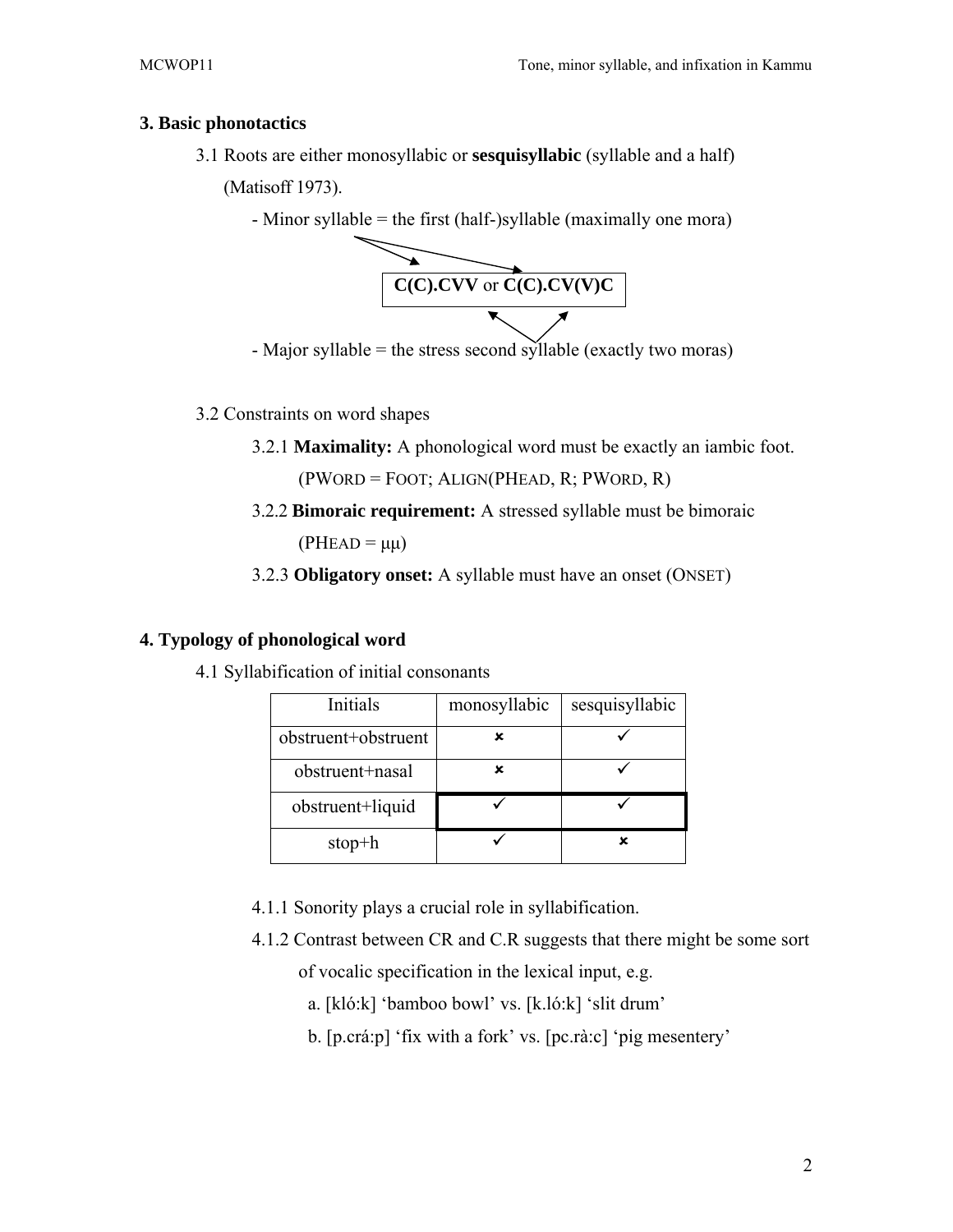4.2 Test for syllabicity (monosyllable with onset cluster vs. sesquisyllable)

- Placement of certain affixes: prefix vs infix
- Word-play "kàm pŕ.ʔɛ̀:n": whether both Cs are copied
- Acoustic differences (Svantesson 2004)

#### **5. Tonology**

5.1 Two-way tonal contrast (H vs. L): Each syllable can bear at most one tone.

| a. [páːt] 'to slice'         | [pà:t] 'to sharpen'          |
|------------------------------|------------------------------|
| b. $[\text{má:n}]$ 'to bury' | $[\text{m\`a:n}]$ 'pregnant' |
| c. [klup] 'rainhat'          | [klùtp] 'to fall down'       |

#### 5.2 Tone and syllable structure

|        | minor syllable | major syllable |
|--------|----------------|----------------|
| C(R)VC |                | tonal          |
| C.CVC  | toneless       | tonal          |
| R.CVC  | tonal          | tonal          |
| CC.CVC | tonal          | tonal          |

 $R =$ liquid

5.3 Tone on sesquisyllables

5.3.1 With toneless minor syllables

- Consists of only one obstruent = C
- Only the major syllable can have tone, either H or L.

| н                      |                               |
|------------------------|-------------------------------|
| a. $[h.c2] 'thin'$     | e. $[c.mð]$ 'to sow'          |
| $b.$ [c.nar] 'green'   | f. $[k.m\`a']$ 'rain'         |
| c. $[k.rúk]$ 'to fall' | g. $[p.k\`u:n]$ 'respect'     |
| d. $[s.ka:t]$ 'rough'  | h. [p.kòl] '(exp) get caught' |

5.3.2 With tonal minor syllables

- Only if minor syllable consists of R or CC (affixation; coda copying)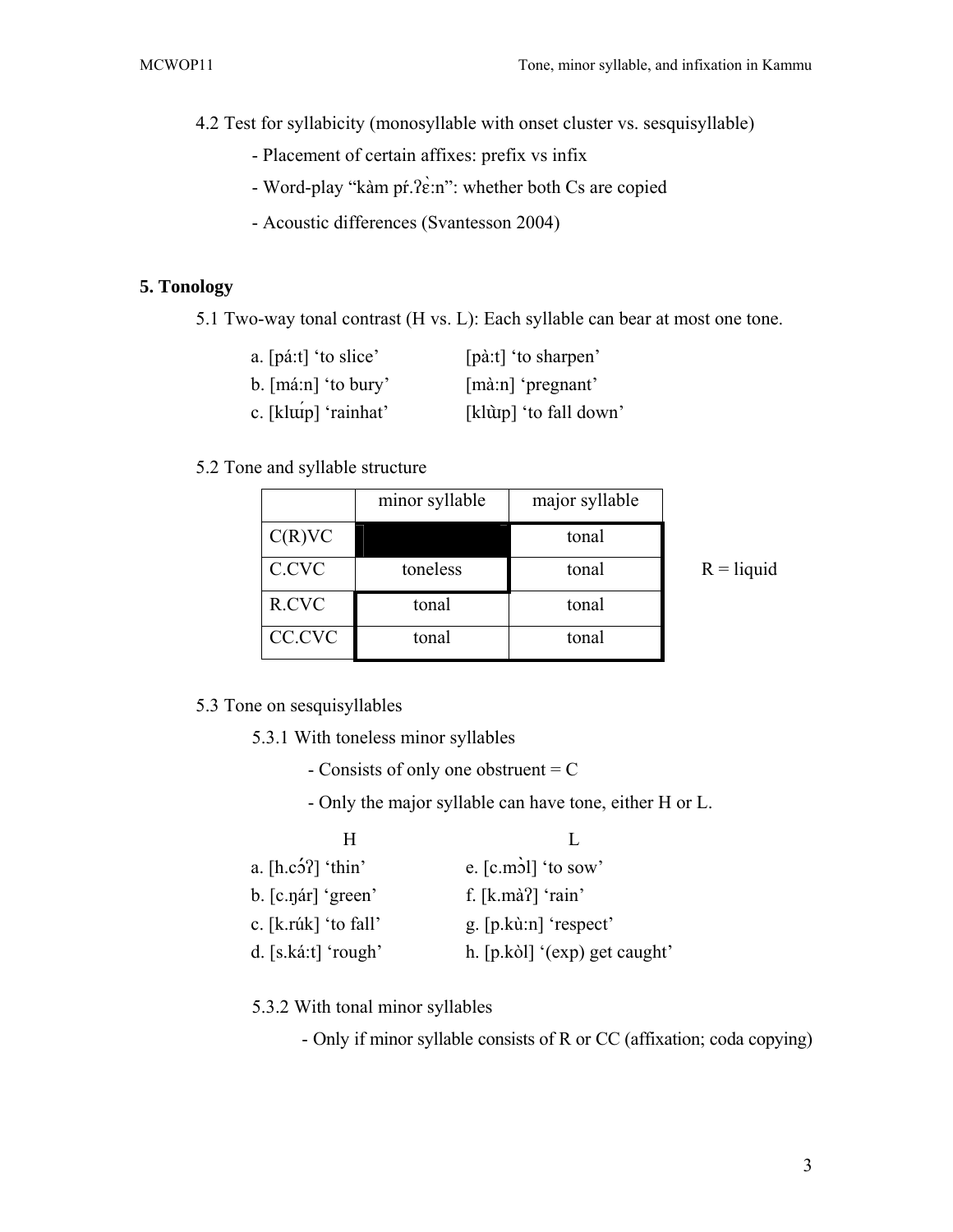| HН                                                             | H L                          |
|----------------------------------------------------------------|------------------------------|
| a. $[s\eta_1]$ lá:k] 'curiosity'                               | c. [km.noh] 'cutting-board'  |
| b. $\lceil \sin 2i \right  \times \text{to look with one eye}$ | $d.$ [pr.no?] 'broom'        |
| L H                                                            | LL.                          |
| e. [rc.hoc] 'carving'                                          |                              |
|                                                                | g. [km.noh] 'weeding-period' |

- 5.3 Tone is licensed by a mora-bearing nucleus (Sloan 1988).
	- 5.3.1 Toneless minor syllables are weightless.
	- 5.3.2 Tonal minor syllables are monomoraic.
- 5.4 Tonal dissimilation: H H→ L H if the minor syllable onset is an unaspirated voiceless stop (Svantesson  $1983:55-57$ )<sup>3</sup>.

|           | H | $\rightarrow$ | H         |  |
|-----------|---|---------------|-----------|--|
| /p,t,c,k/ |   |               | /p,t,c,k/ |  |

## **6. Causative affix**

- 6.1 For earlier analyses, see Svantesson (1983) and Chen (1998).
- 6.2 Allomorphy (Svantesson 1983:107-110)

|         | monosyllabic |     | sesquisyllabic |
|---------|--------------|-----|----------------|
|         | C-           | CR- |                |
| $[p-]$  |              |     |                |
| $[pn-]$ |              |     |                |
| $[-m-]$ |              |     |                |

 6.2.1 [p-] and [pn-] are unpredictable allomorphs (specified in the lexicon) 6.2.2 [pn-]  $\rightarrow$  [-m-] to satisfy PWORD = FOOT (see 3.2.1)

<sup>&</sup>lt;sup>3</sup> This is true across the board, resulting in a lack of H H in words whose surface minor syllable is a stop.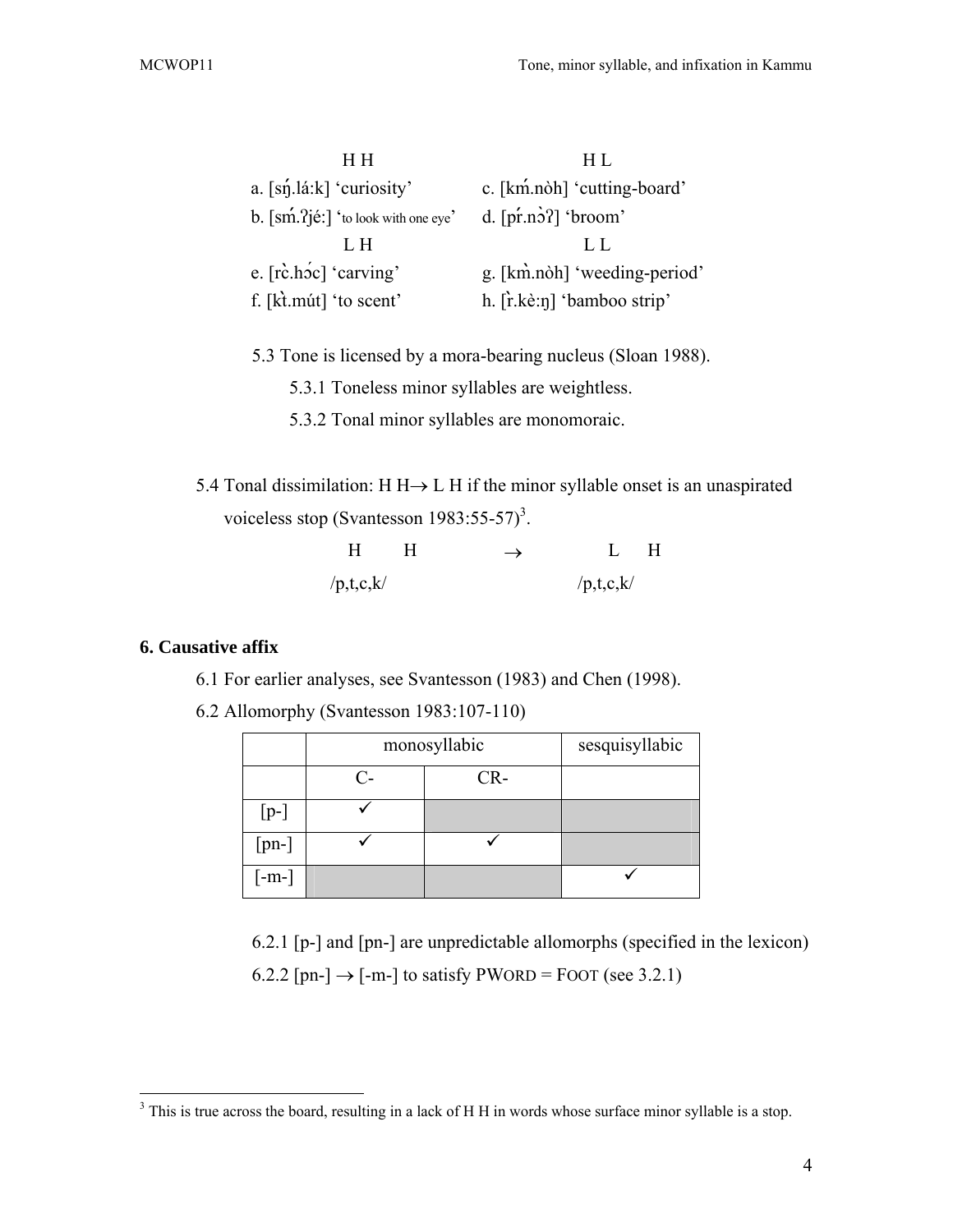6.3 /p-/

- 6.3.1 Only prefixes to monosyllables.
- 6.3.3 Specified for H underlyingly.
- 6.3.3 H of the prefix overrides tone of the base (only one slot for tone).

| $H_A + H \rightarrow H$      |                             |  |
|------------------------------|-----------------------------|--|
| a. $[h\acute{a}:n]'$ to die' | $[phá:n]'$ to kill'         |  |
| b. [lúh] 'to have a hole'    | [plúh] 'to make a hole'     |  |
| c. [cáːk] 'pole'             | $[p.cá:k]$ 'to plant poles' |  |

## $H_A + L \rightarrow H$

| d. $\lceil$ là:c $\rceil$ 'to disappear' | [plá:c] 'to take away'         |
|------------------------------------------|--------------------------------|
| e. $[n\dot{o}$ : m 'to fall on sth.'     | $[p.n2,m]$ 'to make sth. fall' |
| f. $[k\hat{u}:t]$ 'to go in'             | [p.kú:t] 'to take in'          |

6.4 /pn-/

6.4.1 Either prefix or infix depending on the shape of the base

- Prefix as [pn-] if base is monosyllabic

- Infix as [-m-] if base is sesquisyllabic

# 6.4.2 C(R)VC bases

- Always prefixes as [pn-]
- Specified for H but does not override the tone of the base because it comes with its own moraic rime.

# $H_A + L \rightarrow H_A L$

| $a. \left[ n\right.\lambda:m \right]$ 'happy' | $[{\rm pn}$ .n $\lambda$ :m] 'happy'            |
|-----------------------------------------------|-------------------------------------------------|
| b. $[t\hat{e}$ ? $\hat{e}$ 'to get'           | [pn <sup>tere</sup> ] 'to cause to get'         |
| c. [kruial] 'alive'                           | [pn.kruial] 'to spare sb's life'                |
| d. [klè?] 'husband'                           | [pn klè?] 'to marry off'                        |
|                                               | $H_A + H \rightarrow H_A H \rightarrow L_A H^4$ |
| e. $[p\ddot{o}$ : $]$ 'to roll (intr.)'       | $[pn.p6:1]'$ to roll $(tr.)'$                   |
| f. [téʔ] 'to kick'                            | [pn.té?] 'to cause to kick'                     |
| g. [krui:m] 'awestruck'                       | [pn\, krui: m] 'to be haughty'                  |
| h. [klé?] 'to appear'                         | [pn.klé?] 'to show'                             |

 4 Tonal dissimilation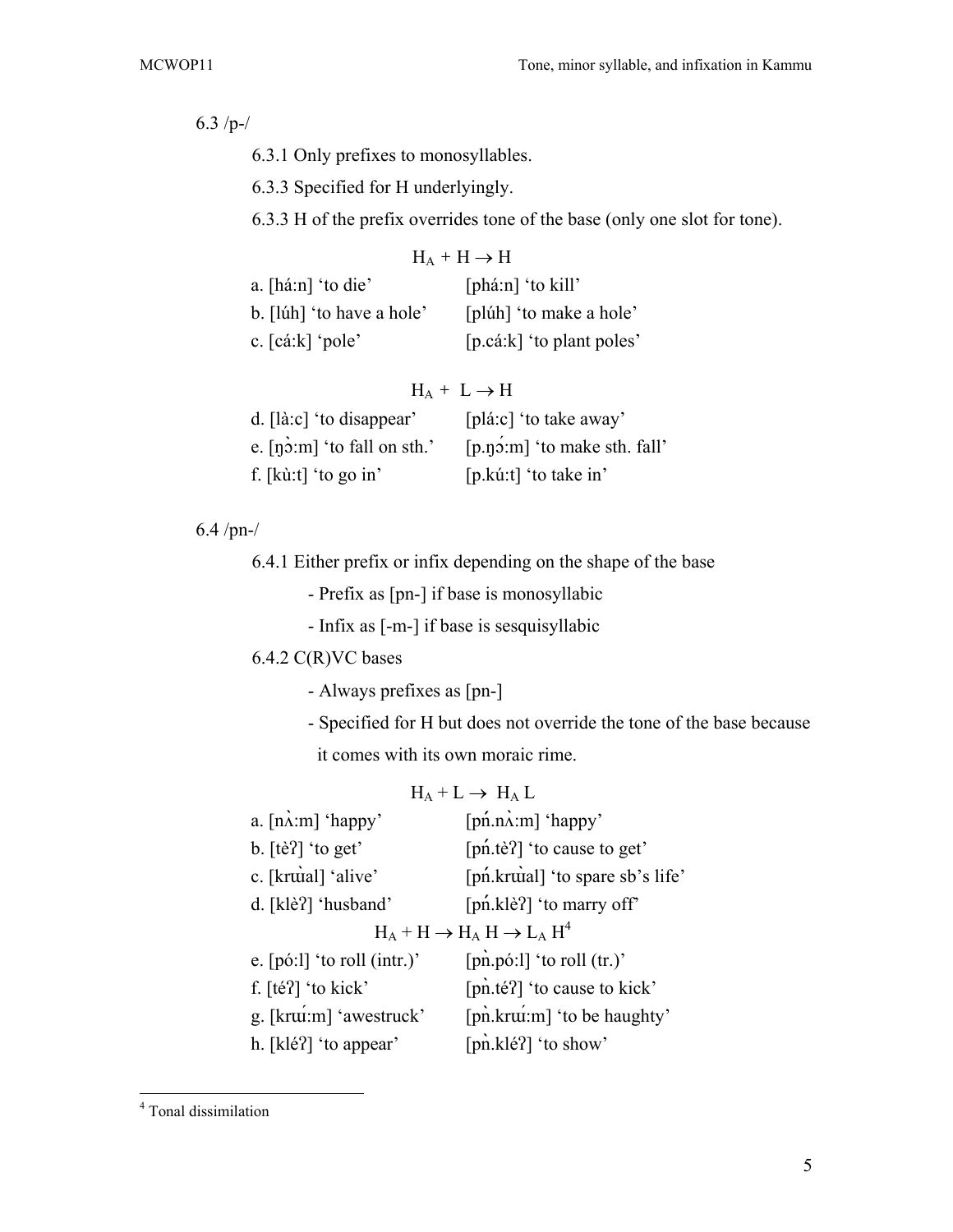# 6.4.2 C.CVC bases

- Always infixes as [-m-]
- In the derived form, the tone of the minor syllable in normal cases matches that of the base.
- In the derived form, the tone of the major syllable is not predictable from the surface form of the base. This suggests an underlying 'floating tone'.

|                                             | $H_A + H \rightarrow H L$                    |
|---------------------------------------------|----------------------------------------------|
| a. [c.náːr] 'green'                         | $[cm.n\`a:r]'$ green'                        |
| b. [s.kár] 'straight'                       | [sm <sup>'</sup> .kàr] 'to straighten'       |
| c. $[t.l\hat{u}:\hat{j}]$ 'to hang (intr.)' | $[\text{tm.}]$ iti if to hang $(\text{tr.})$ |
|                                             | $H_A + H \rightarrow H H$                    |
| d. $[s.ká:t]'$ rough'                       | [sm <sup>{</sup> .katt] 'to roughen'         |
|                                             | $H_A + H \rightarrow L H$                    |
| e. [k.rúk] 'to fall'                        | [km̃.rúk] 'to drop'                          |

| $H_A + L \rightarrow LL$                                                                                         |                              |  |  |
|------------------------------------------------------------------------------------------------------------------|------------------------------|--|--|
| f. $[p.2\hat{u}:\mathbf{p}]$ 'to have roasted' $[p\hat{n}.2\hat{u}:\mathbf{p}]^5$ 'to give sth. a roasted smell' |                              |  |  |
| $H_A + L L \rightarrow LL$                                                                                       |                              |  |  |
| g. [r.ke\, eq. [r.ke\, eq. [cf] \]                                                                               | $\lceil$ rm.kèn] 'stretched' |  |  |

#### 6.4.3 CC.CVC bases

- Always infixes as [-m-]
- One of the minor-syllable consonants is dropped.
- One too many consonant: minor syllables are maximally CC.
- In the derived form, the tone changes only if the leftmost consonant is dropped to meet the word-shape constraints.

 $5$ \*pm- is not allowed.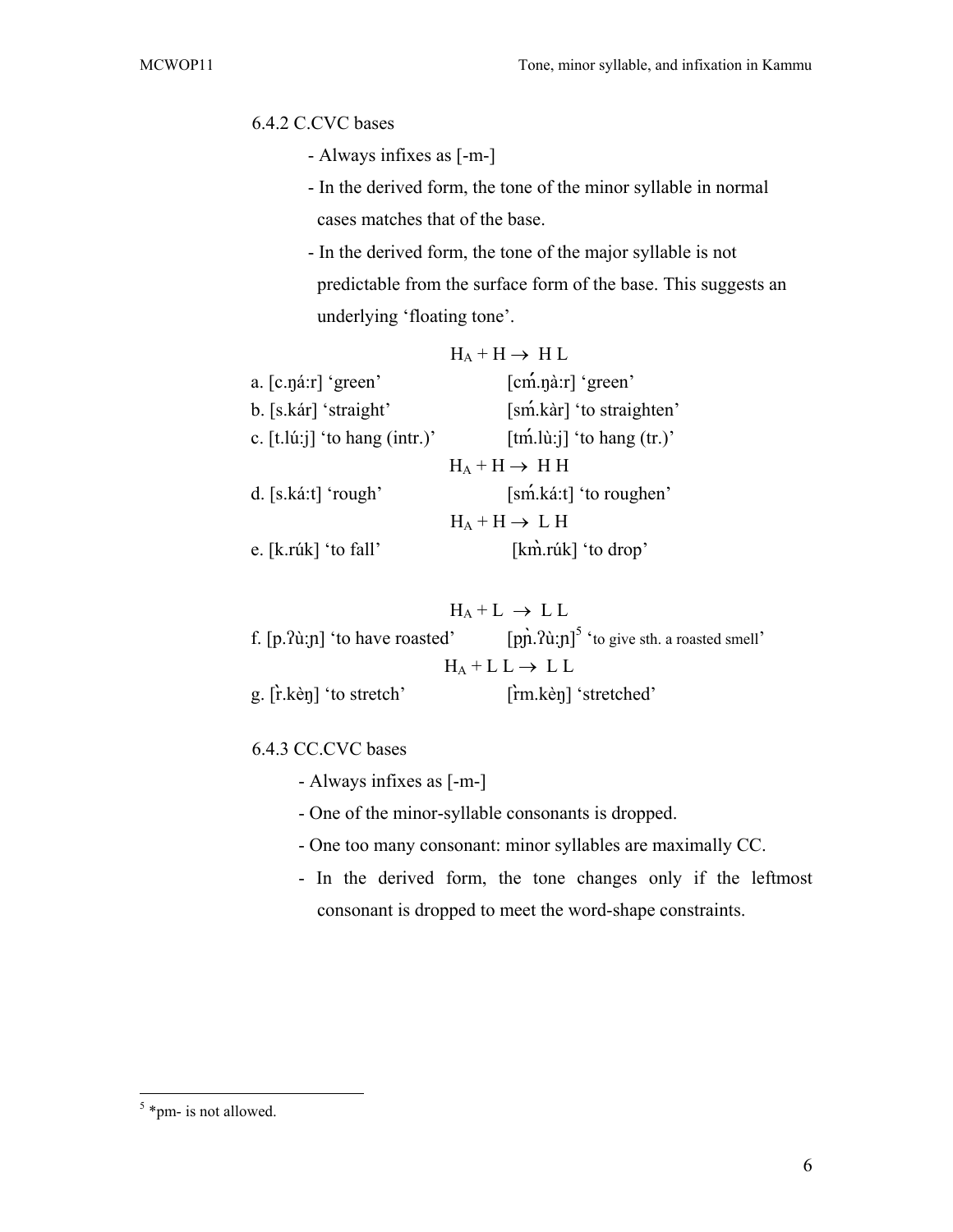| a. [kr]. luian] 'to fall on sb's back' [km]. luian] 'to lay on its back' |                                   |
|--------------------------------------------------------------------------|-----------------------------------|
| b. $[\hbar \dot{\text{r}} \cdot \text{.} \text{ia}: \text{k}]$ 'strange' | [rm].là:k] 'to make sth. strange' |
| c. $[\text{hr}.\text{lo}:]$ 'to float'                                   | $[rm.l\delta:j]$ 'to set a float' |

# **7. Two accounts**

# **7.1 Unlinked tone analysis**

- In the input, tone is unlinked but in the output it is linked to a morabearing nucleus.

| Base | $T_1$ $T_2$ | $T_1$ $T_2$ |
|------|-------------|-------------|
|      |             |             |
|      | C.CVC       | C.CVC       |
|      |             |             |
|      | $\mu$ $\mu$ | $\mu$ $\mu$ |
|      | .           | $\sim$      |

- Constraint(s) or rule(s) that preserve the leftmost tone.

| Derived $T_1$ $T_2$ $H_A$ | $T_1$ $T_2$                                                                                |
|---------------------------|--------------------------------------------------------------------------------------------|
|                           |                                                                                            |
| C. C V C $(+\text{-}pn-)$ | $C$ m. $C$ V $C$                                                                           |
| $\Box$                    | $\pm$ $\pm$                                                                                |
| $\mu \mu \mu$             | u u<br>$\mu$                                                                               |
|                           | - H of $\frac{1}{p}$ - $\frac{1}{p}$ is lost when it becomes reduced to $[-m-]$ , and thus |

does not contribute to the computation of tone assignment.

7.1.1 [s.kár] 'straight'  $\rightarrow$  [sm<sup>'</sup>.kàr] 'to straighten'

| Base    | H L                                   | H L                |
|---------|---------------------------------------|--------------------|
|         | s kar<br>$\mu \mu$                    | s.kar<br>$\mu \mu$ |
| Derived | $H$ L<br>$H_A$                        | Η<br>L             |
|         | s kar $(+$ -pn- $)$<br>$\mu \mu$<br>μ | sm. kar<br>μ<br>μμ |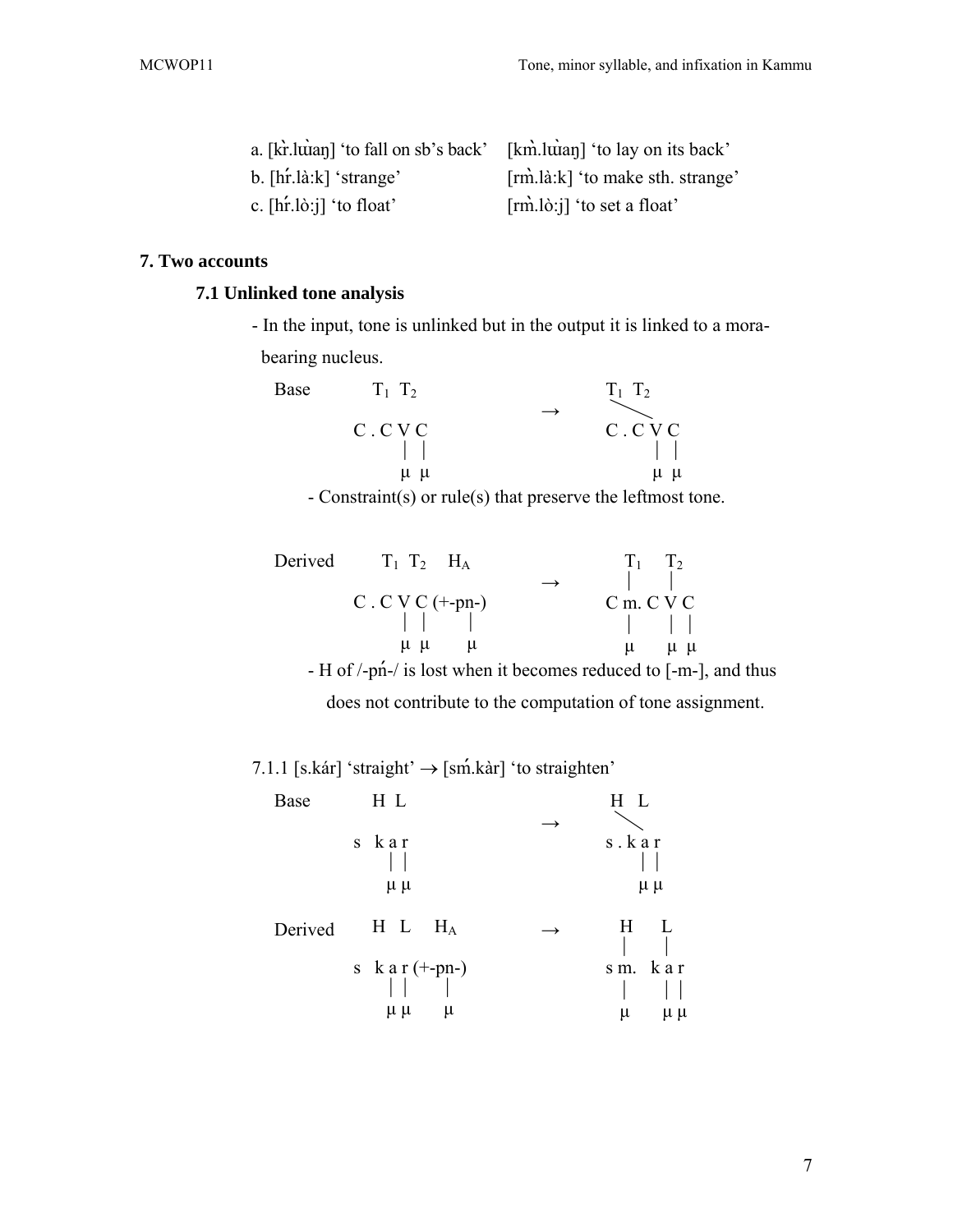|         | 7.1.2 [s.ká:t] 'rough' $\rightarrow$ [sm <sup>'</sup> .ká:t] 'to roughen'                                                             |                                         |                                                       |  |
|---------|---------------------------------------------------------------------------------------------------------------------------------------|-----------------------------------------|-------------------------------------------------------|--|
| Base    | H H                                                                                                                                   |                                         | H H                                                   |  |
|         | $k a$ : t<br>${\bf S}$<br>$\mu \mu$                                                                                                   |                                         | s.ka:t<br>$\mu \mu$                                   |  |
| Derived | H H<br>$H_A$                                                                                                                          |                                         | H<br>H                                                |  |
|         | $k a r (+-pn-)$<br>${\bf S}$<br>$\mu \mu$<br>$\mu$<br>7.1.3 [k.rúk] 'to fall' $\rightarrow$ [km̄.rúk] 'to drop' (tonal dissimilation) |                                         | k a r<br>s m.<br>$\mu$<br>$\mu \mu$                   |  |
| Base    | H H                                                                                                                                   |                                         | H H                                                   |  |
|         | k ruk<br>$\mu \mu$                                                                                                                    | $\rightarrow$                           | $k$ . $r$ u $k$<br>$\mu \mu$                          |  |
| Derived | $H_{\parallel}$<br>H<br>$H_A$                                                                                                         |                                         | H<br>H                                                |  |
|         | $k$ r u $k$ (+-pn-)<br>$\mu \mu$<br>$\mu$                                                                                             |                                         | k m.<br>r u k<br>$\mu$<br>$\mu \mu$                   |  |
|         |                                                                                                                                       | $\rightarrow$<br>tonal<br>dissimilation | $H_{\rm}$<br>L<br>k m.<br>r u k<br>$\mu$<br>$\mu \mu$ |  |

8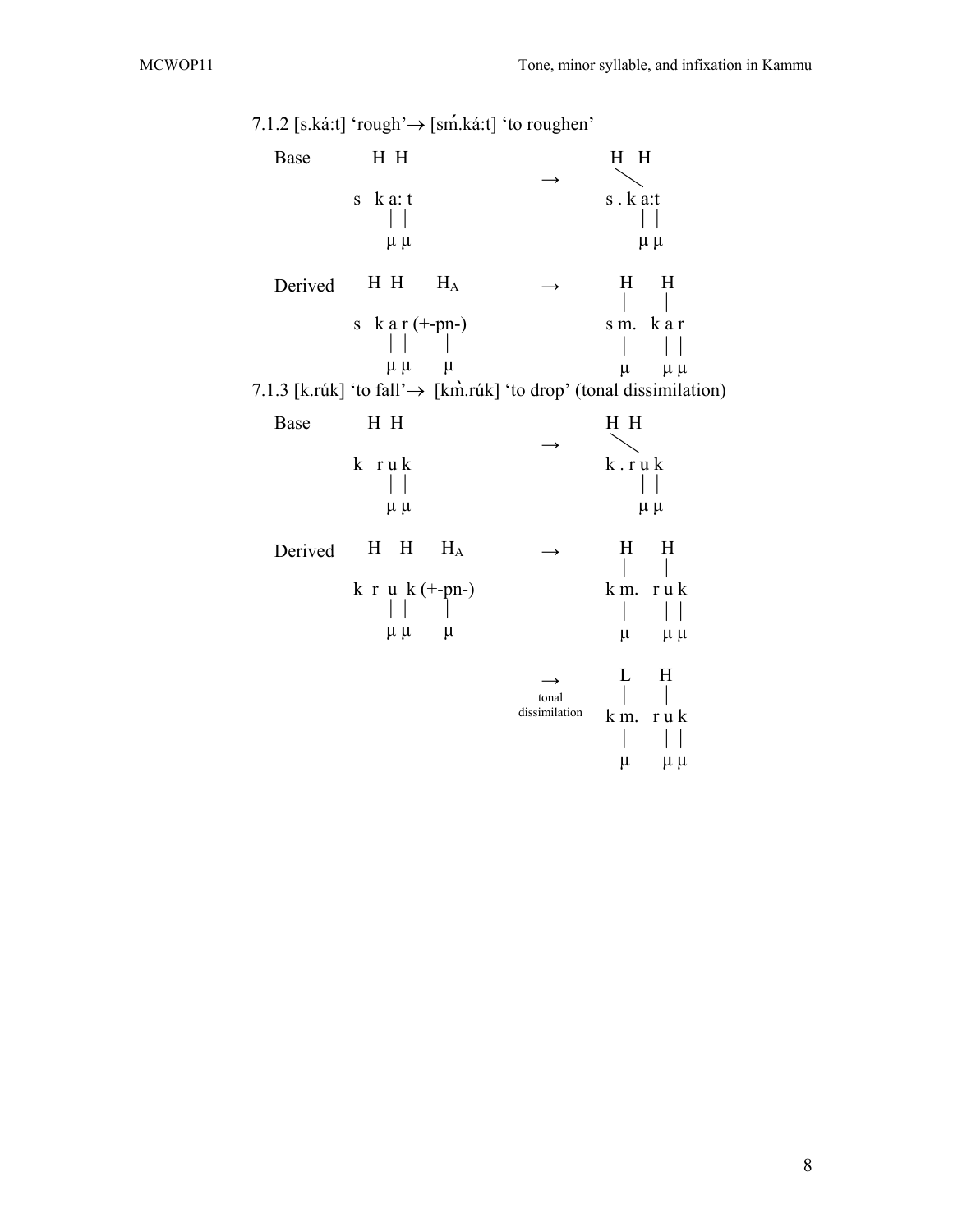| Base                                                        | L L                                                            |                |               | L L                                                                   |
|-------------------------------------------------------------|----------------------------------------------------------------|----------------|---------------|-----------------------------------------------------------------------|
|                                                             | $2u$ : $n$<br>p<br>$\mu \mu$                                   |                |               | p .? u:n<br>$\mu \mu$                                                 |
| Derived                                                     | L L<br>$2 u : p (+-pn-)$<br>$\mathbf{p}$<br>$\mu$ $\mu$        | $H_A$<br>$\mu$ | $\rightarrow$ | L<br>L<br>p m. ? u:n<br>$\mu$<br>$\mu$ $\mu$                          |
|                                                             |                                                                |                | *pm           | L<br>L<br>$p \, \texttt{n}$ . ? u: $\texttt{n}$<br>$\mu$<br>$\mu \mu$ |
| 7.1.5 [rket] 'to stretch' $\rightarrow$ [rmket] 'stretched' |                                                                |                |               |                                                                       |
| Base                                                        | L L<br>k e n<br>$r_{\rm}$<br>$\mu$<br>$\mu \mu$                |                |               | L<br>$\mathbf{L}$<br>$r \cdot k \cdot n$<br>$\mu$<br>$\mu \mu$        |
| Derived                                                     | L L<br>$k e \eta (+-pn-)$<br>$\mathbf r$<br>$\mu$<br>$\mu \mu$ | $H_A$<br>$\mu$ | $\rightarrow$ | L<br>L<br>k e ŋ<br>r m.<br>$\mu$<br>$\mu \mu$                         |

7.1.4 [p. $\lambda$ ù:n] 'to have roasted'  $\rightarrow$  [pn  $\lambda$ ù:n]<sup>6</sup> 'to give sth. a roasted smell'

# **7.2 Tonal-consonant analysis**

- In the input, every consonant has a tonal specification but in the output they are re-associated with a moraic nucleus.

Base

\n
$$
\begin{array}{ccc}\nT_1 T_2 & T \\
| & \vert & \vert \\
C \ C \ C \ C \ C \\
| & \vert & \vert \\
\mu \ \mu\n\end{array}\n\quad \rightarrow\n\quad\n\begin{array}{ccc}\nT_1 T_2 & T \\
\hline\nC \ C \ C \ C \\
| & \vert & \vert \\
\mu \ \mu\n\end{array}
$$

 6 \*pm- is not allowed (see Svantesson 1983:109).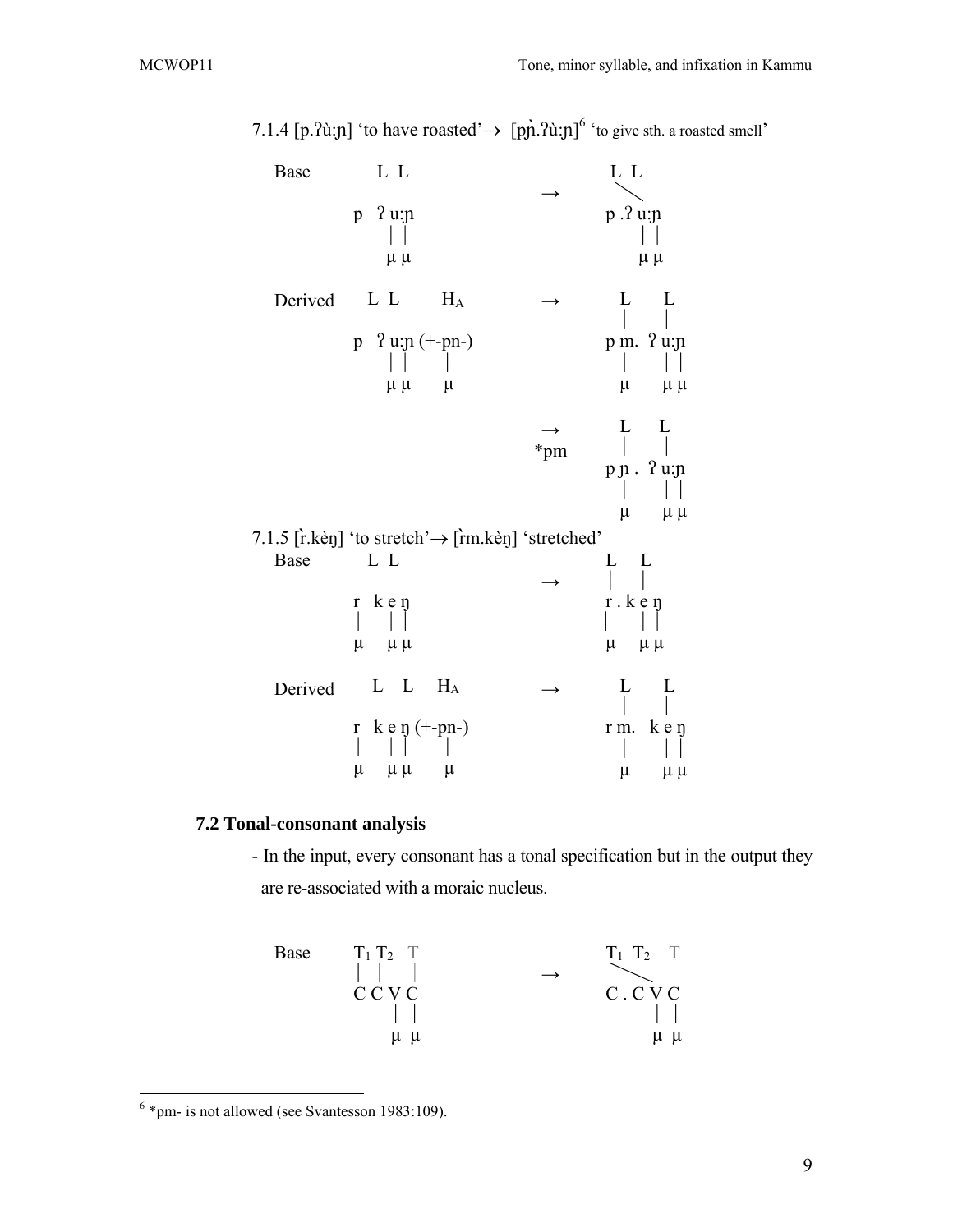Derived  $T_1 T_2 T T_3 T_4$ g g g g  $C$  C V C ( $+$ -pn-) g g g  $\mu \mu$   $\mu$  $\rightarrow$  T<sub>1</sub>T<sub>A</sub>T<sub>2</sub> T  $\diagdown$   $\diagdown$ C m. C V C  $\mathbb{R}$  g g  $\mathbb{R}$  $\mu$   $\mu$   $\mu$ - Constraint(s) or rule(s) that link tone to the first mora-bearing

nucleus following the consonant it is originally associated with.

- Tones of consonants that surface as coda are never realized.

7.2.1 [s.kár] 'straight  $\rightarrow$  [sm<sup>2</sup>.kar] 'to straighten'

| Base    | H L<br>kar<br>S<br>$\mu \mu$                                                                                                            | $\rightarrow$ | H L<br>s.kar<br>$\mu \mu$                       |
|---------|-----------------------------------------------------------------------------------------------------------------------------------------|---------------|-------------------------------------------------|
| Derived | H L<br>$H_A$<br>$k a r (+-pn-)$<br>S<br>$\mu \mu$<br>$\mu$<br>7.2.2 [s.ká:t] 'rough' $\rightarrow$ [sm <sup>'</sup> .ká:t] 'to roughen' |               | H H <sub>A</sub> L<br>sm. kar<br>μ<br>$\mu \mu$ |
| Base    | H H<br>$k a$ : t<br>$\mathbf S$<br>$\mu \mu$                                                                                            | $\rightarrow$ | H H<br>$s \cdot k$ a:t<br>$\mu \mu$             |
| Derived | H H<br>$H_A$<br>$k a r (+-pn-)$<br>S<br>$\mu \mu$<br>$\mu$                                                                              |               | H H <sub>A</sub> H<br>sm. kar<br>$\mu \mu$<br>μ |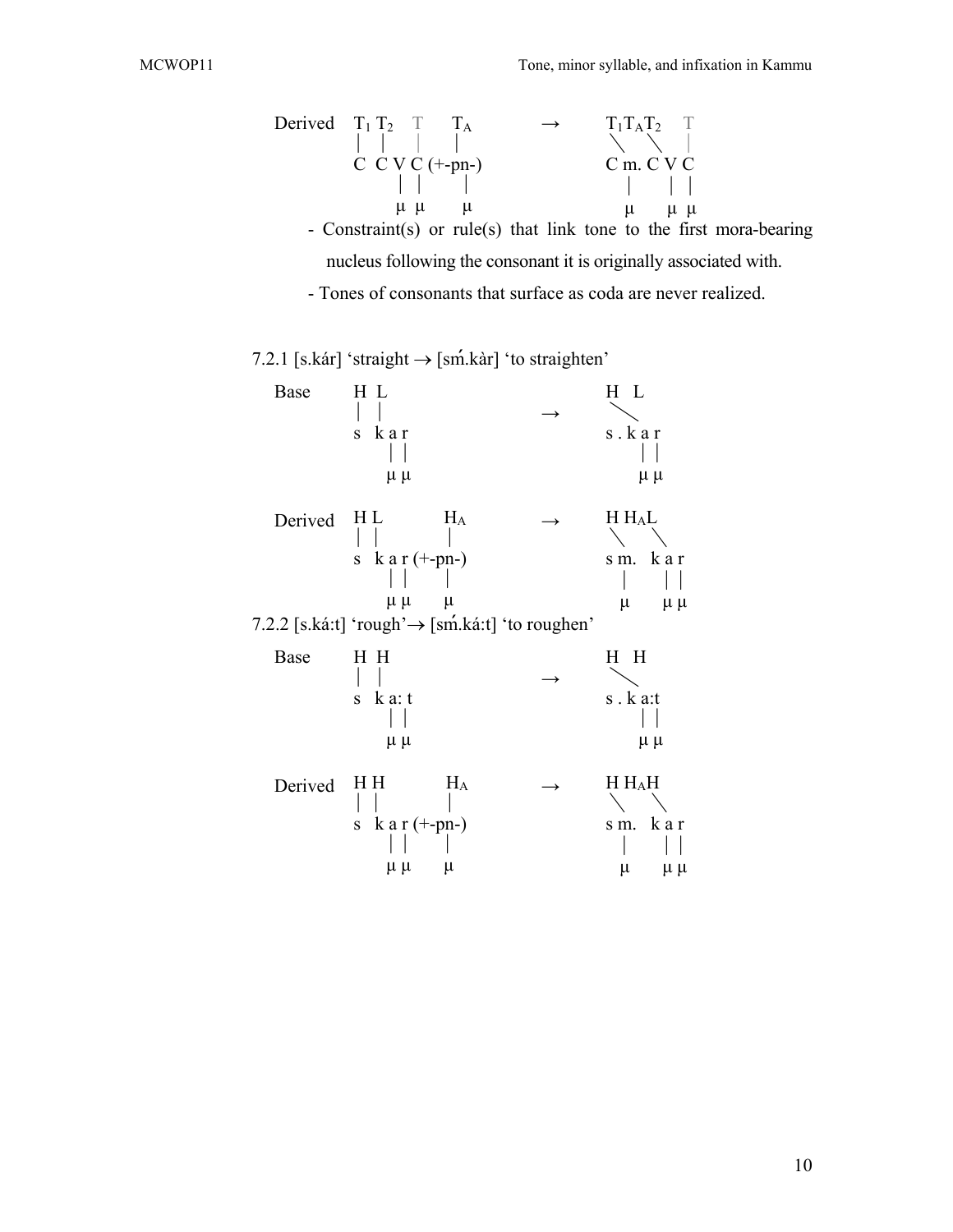Base Derived H H  $\Box$ k r u k  $\perp$  $\mu \mu$  $H H$   $H_A$  $\vert \ \vert$ k r u k (+-pn-)  $\vert \ \vert$  $\mu \mu$   $\mu$  $\rightarrow$  $\rightarrow$  $\rightarrow$ H H  $\diagdown$ k . r u k  $\perp$  $\mu$   $\mu$ H HAH  $\diagdown$ k m. r u k  $\vert \vert$  $\mu$   $\mu \mu$ L HAH  $\setminus$ k m. r u k  $\begin{bmatrix} 1 & 1 \\ 1 & 1 \end{bmatrix}$  $\mu$   $\mu \mu$ 7.2.4 [p. $\lambda$ ù:n] 'to have roasted'  $\rightarrow$  [pn  $\lambda$ ù:n]<sup>7</sup> 'to give sth. a roasted smell' Base Derived L L H<sub>A</sub> L L  $\vert \ \ \vert$ p ʔ u:ɲ  $\Box$  $\mu \mu$  $\vert \ \vert$ p ʔ u:ɲ (+-pn-) g g g  $\mu \mu$   $\mu$  $\rightarrow$  $\rightarrow$  $\rightarrow$ L L  $\diagdown$ p .ʔ u:ɲ  $\vert \ \vert$  $\mu \mu$  $L H_A L$  $\diagdown$ p m. ʔ u:ɲ  $\vert \ \vert$  $\mu$   $\mu \mu$  $L H_A L$  $\setminus$ p ɲ . ʔ u:ɲ  $\perp$  $\mu$   $\mu \mu$  7.2.5 [r̀.kèŋ] 'to stretch'→ [r̀m.kèŋ] 'stretched' Base L L  $\vert \ \vert$ r k e ŋ  $\vert \cdot \vert$  $\mu$   $\mu$   $\mu$  $\rightarrow$ L L  $\diagdown$ r . k e ŋ  $\vert \ \vert$  $\mu$   $\mu$   $\mu$ 

7.2.3 [k.rúk] 'to fall'→ [km̀.rúk] 'to drop' (tonal dissimilation)

 $\overline{a}$ 

 $7$  \*pm- is not allowed (see Svantesson 1983:109).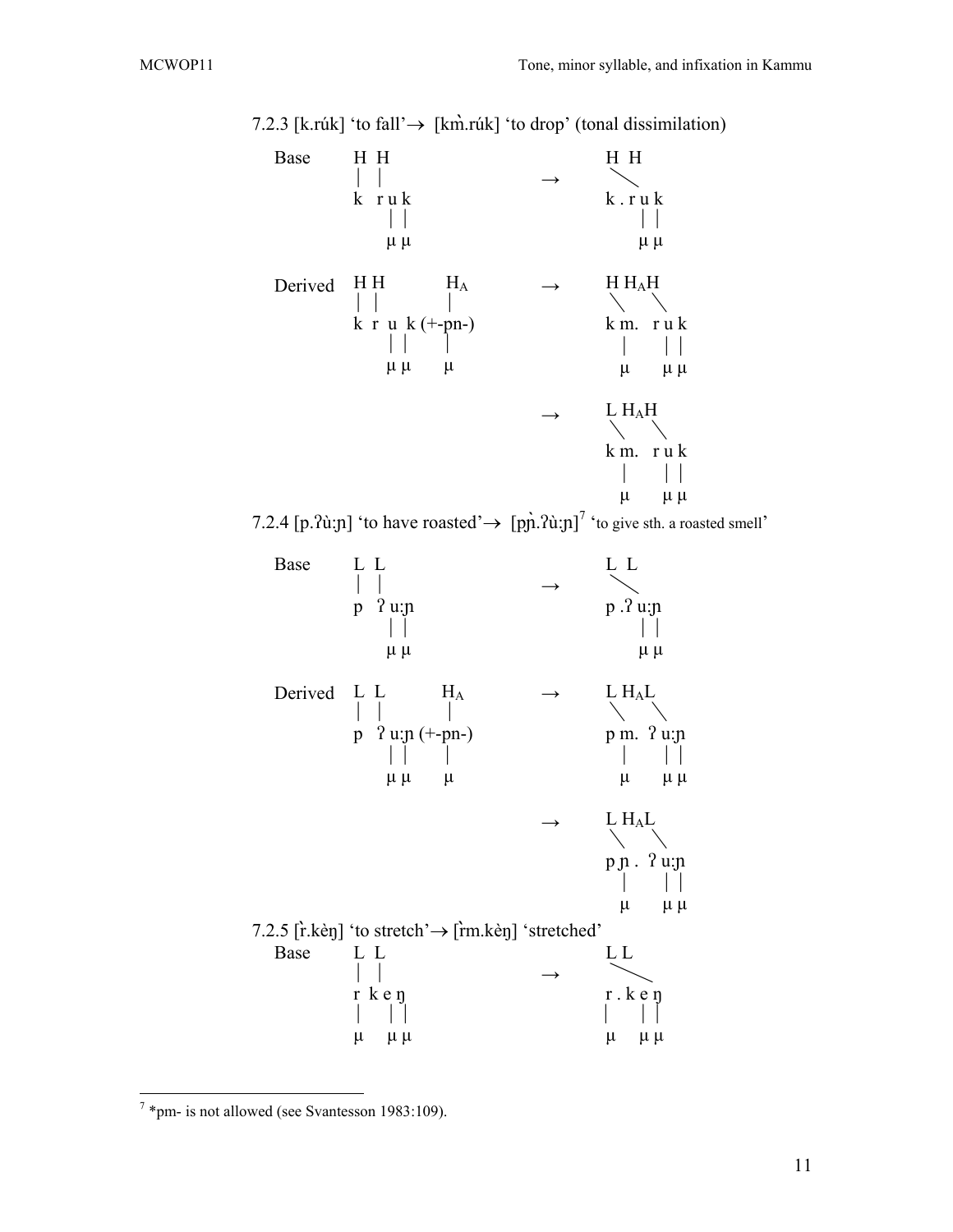| Derived LL |                        | $H_A$ | $\rightarrow$ | L H <sub>A</sub> L |                           |
|------------|------------------------|-------|---------------|--------------------|---------------------------|
|            | $\mathbb{R}$           |       |               |                    |                           |
|            | r $k \in \eta$ (+-pn-) |       |               |                    | $rm.$ ken                 |
|            |                        |       |               |                    | $\mathbf{1}$ $\mathbf{1}$ |
|            | $\mu \mu$<br>u         | $\mu$ |               | u                  | $\mu \mu$                 |

#### **8. Unlinked tone vs. tonal consonant**

8.1 Infixation to CC.CVC bases

| <b>Bases</b>                                            |               | Causatives                                       |
|---------------------------------------------------------|---------------|--------------------------------------------------|
| a. [kr]. luian] 'to fall on sb's back'                  | $\rightarrow$ | [km]. $\lim_{n \to \infty}$ (to lay on its back) |
| b. $[\text{h} \cdot \text{h} \cdot \text{k}]$ 'strange' | $\rightarrow$ | [rm].là:k] 'to make sth. strange'                |
| c. $[\hat{hr} \cdot \hat{a} \cdot \hat{j}]$ 'to float'  | $\rightarrow$ | $[rm.l\delta:j]$ 'to set a float'                |

- The unlinked-tone analysis predicts that tones in (b) and (c) do not change.

- The tonal-consonant predicts:  $*[kr].\text{tuan}] \rightarrow *[fm].\text{tuan}].$ 

| Base               | $L_1H L_2$                                 | $L_1H$ $L_2$     |
|--------------------|--------------------------------------------|------------------|
|                    |                                            |                  |
|                    | k r . l wan                                | $k r$ . l $u$ an |
|                    |                                            |                  |
|                    | $\mu \mu$<br>μ                             | $\mu \mu$<br>μ   |
| Derived $L_1H L_2$ | $H_A$                                      | $H H_A L_2$      |
|                    |                                            |                  |
|                    | $k \, r \, l \, \text{man} (+\text{-}pn-)$ | r m .l wan       |
|                    |                                            |                  |
|                    | μ<br>μμ<br>μ                               | μ<br>$\mu \mu$   |

- 8.2 The unlinked-tone analysis has to stipulate that the infix version of  $\frac{1}{p}n$ - $\frac{1}{q}$  does not have an underlying tone.
- 8.3 The tonal-consonant analysis is typologically and theoretically marked.
	- It posits tones that never surface.
	- It is hard to see how learners would acquire such an opaque system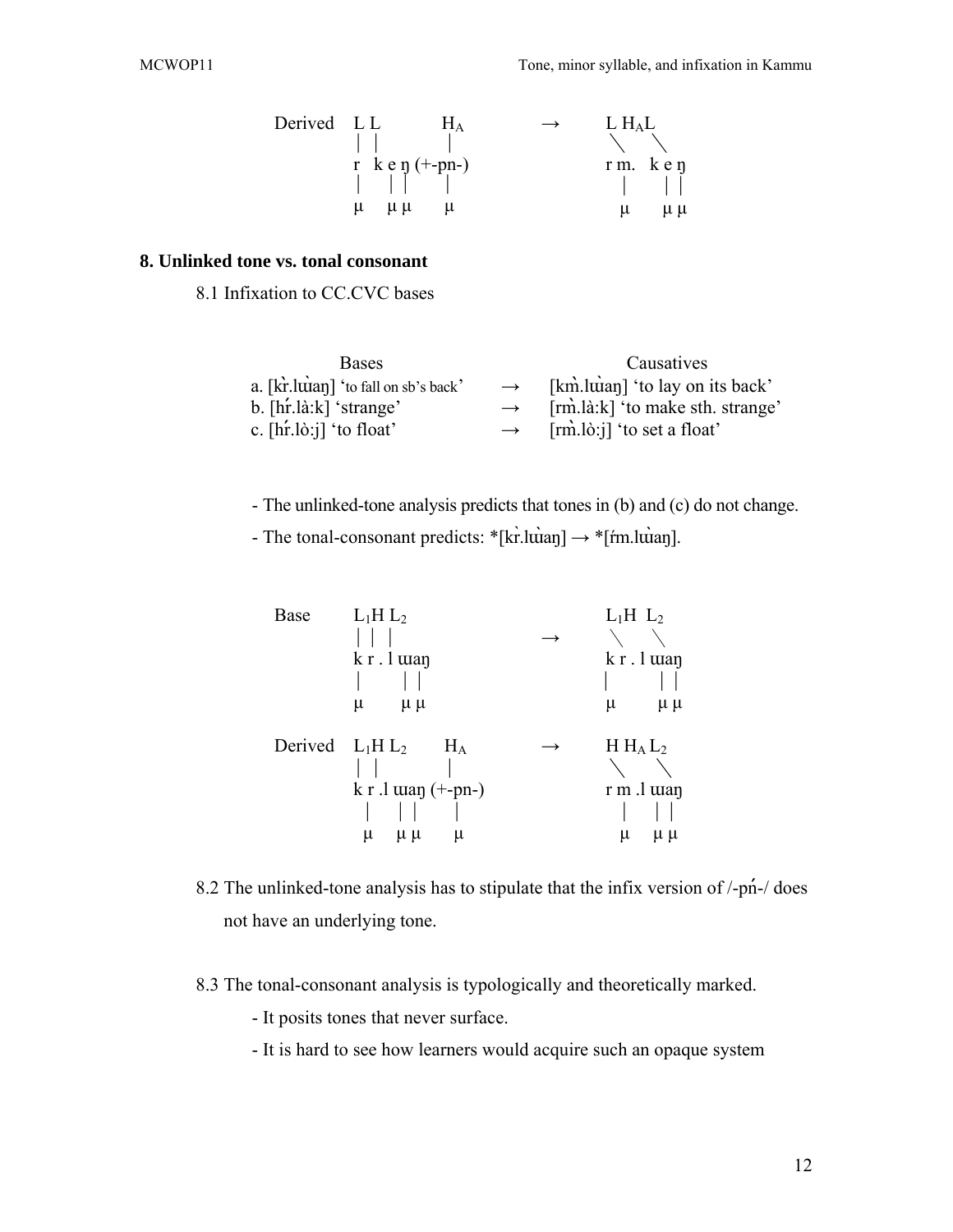8.4 Both analyses are consistent with the diachrony of tonal development but the tonal-consonant account provides an intermediate stage.



## **9. Conclusion**

- 9.1 In Northern Kammu, each sesquisyllabic root has two underlying tones but the number of mora-bearing nuclei determines the number of surface tones.
- 9.2 /-pn-/ provides an additional slot for tones to surface.
- 9.3 The unlinked-tone analysis is simpler must stipulate loss of infix tones and does not predict patterns of infixation of CC.CVC.
- 9.4 The tonal-consonant analysis is typologically and theoretically marked but makes a straight-forward prediction about the CC.CVC cases.
- 9.5 The deciding factors would be data on CC.CVC syllables and how these patterns of infixation fit into the picture.